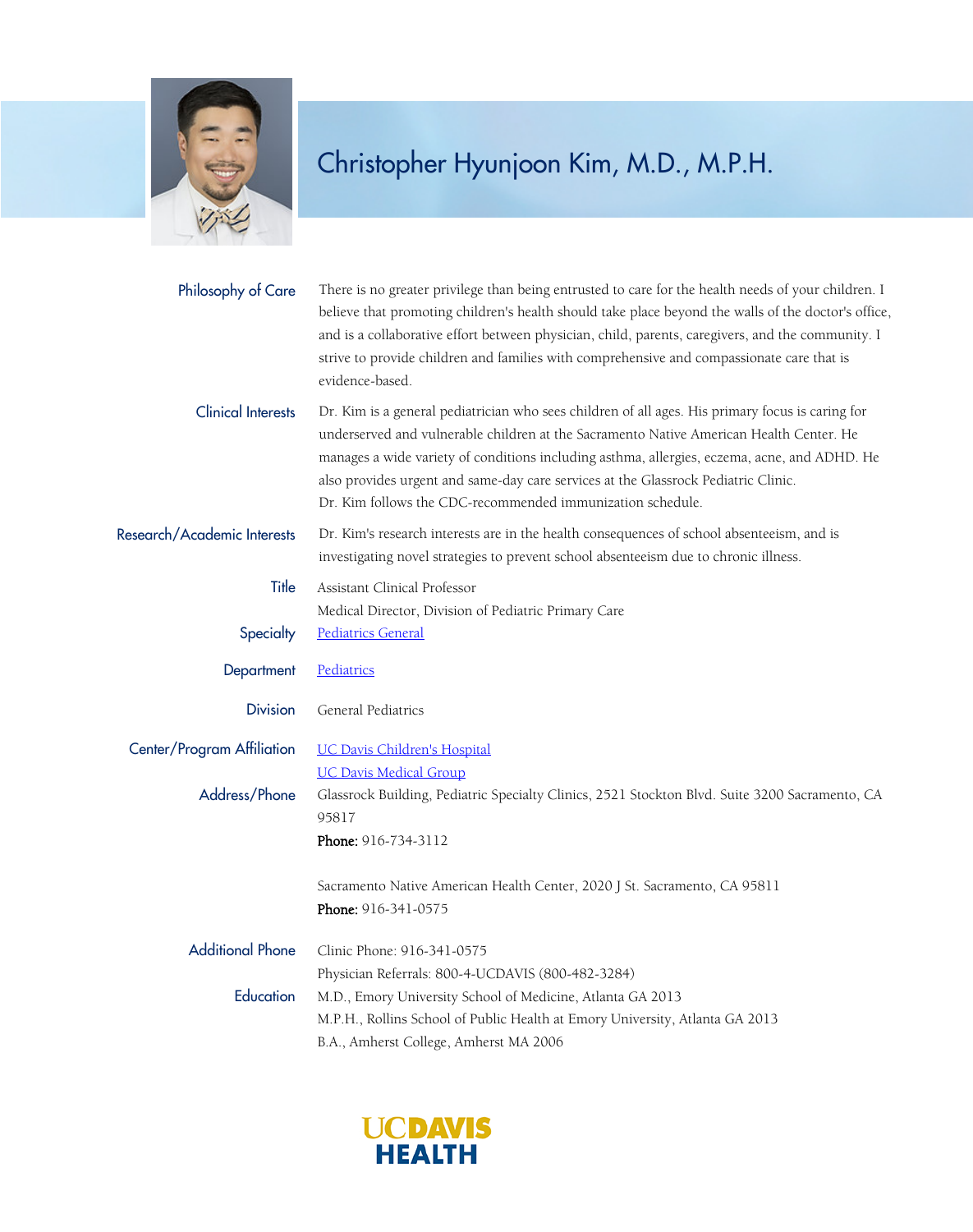

## Christopher Hyunjoon Kim, M.D., M.P.H.

| <b>Internships</b>                | Pediatrics, UC Davis Medical Center, Sacramento CA 2013-2014                                                                                                                                                                                                                                                                     |
|-----------------------------------|----------------------------------------------------------------------------------------------------------------------------------------------------------------------------------------------------------------------------------------------------------------------------------------------------------------------------------|
| Residency                         | Pediatrics, UC Davis Medical Center, Sacramento CA 2014-2016                                                                                                                                                                                                                                                                     |
| Fellowships                       | Quality, Safety, Comparative Effectiveness Research Training in Primary Care, UC Davis Medical<br>Center, Sacramento CA 2017-2019                                                                                                                                                                                                |
| <b>Board Certifications</b>       | American Board of Pediatrics                                                                                                                                                                                                                                                                                                     |
|                                   | CA Medical Board, License                                                                                                                                                                                                                                                                                                        |
| <b>Professional Memberships</b>   | American Academy of Pediatrics                                                                                                                                                                                                                                                                                                   |
| <b>Honors and Awards</b>          | Chief Resident, Pediatrics, 2016                                                                                                                                                                                                                                                                                                 |
|                                   | Glenn and Jessika Crawford MD Scholarship, 2010                                                                                                                                                                                                                                                                                  |
|                                   | Sigma Xi Scientific Research Honor Society Inductee, 2006                                                                                                                                                                                                                                                                        |
| <b>Select Recent Publications</b> | To view a detailed list of Dr. Kim's publications, please click here.                                                                                                                                                                                                                                                            |
|                                   | Kim CH, Lieng MK, Rylee TL, Gee KA, Marcin JP, Melnikow JA. School-Based Telemedicine<br>Interventions for Asthma: A Systematic Review. Acad Pediatr. 2020 Sep-Oct;20(7):893-901. doi:<br>10.1016/j.acap.2020.05.008. Epub 2020 May 21. PMID: 32446856;PubMed Central PMCID:<br>PMC7241375.                                      |
|                                   | Kim CH, Gee KA, Byrd RS. Excessive Absenteeism Due to Asthma in California Elementary<br>Schoolchildren. Acad Pediatr. 2020 Sep-Oct;20(7):950-957. doi:10.1016/j.acap.2019.12.003.<br>Epub 2019 Dec 16. PubMed PMID:31837461.                                                                                                    |
|                                   | Yang YM, Kim CH, Briones MA, Hilinski JA, Greenwald M. Instinctive Clinical Teaching: Erasing<br>the Mental Boundary Between Clinical Education and Patient Care to Promote Natural Learning. J<br>Grad Med Educ. 2014 Sep;6(3):415-8. doi:10.4300/JGME-D-13-00277.1. PubMed PMID:<br>26279765; PubMed Central PMCID:PMC4535203. |

Oster ME, Kim CH, Kusano AS, Cragan JD, Dressler P, Hales AR, Mahle WT, Correa A. A population-based study of the association of prenatal diagnosis with survival rate for infants with